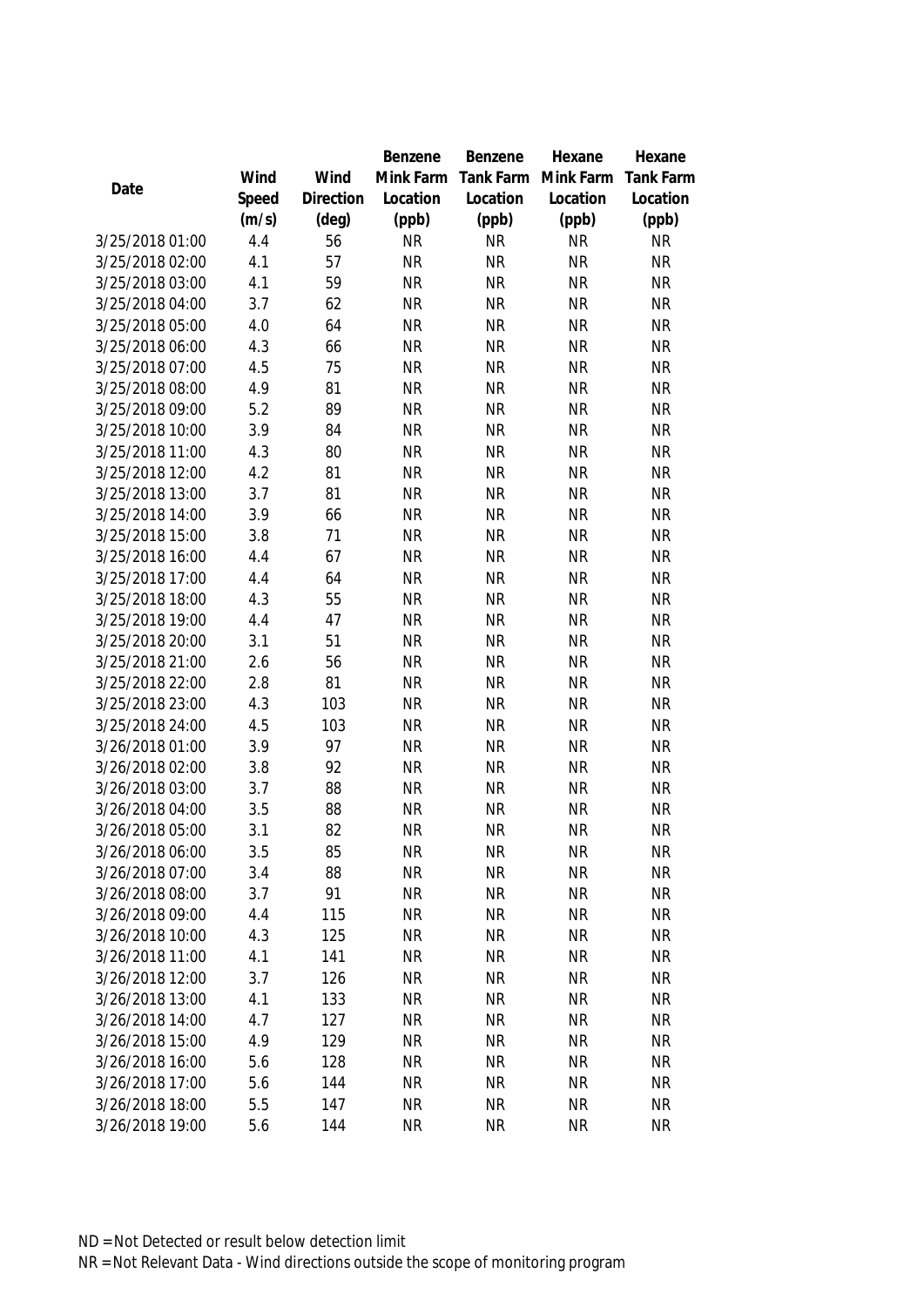|                                    |            |            | Benzene                | Benzene                | Hexane                 | Hexane                 |
|------------------------------------|------------|------------|------------------------|------------------------|------------------------|------------------------|
|                                    | Wind       | Wind       | Mink Farm              | Tank Farm              | Mink Farm              | <b>Tank Farm</b>       |
| Date                               | Speed      | Direction  | Location               | Location               | Location               | Location               |
|                                    | (m/s)      | (deg)      | (ppb)                  | (ppb)                  | (ppb)                  | (ppb)                  |
| 3/26/2018 20:00                    | 6.2        | 140        | <b>NR</b>              | <b>NR</b>              | <b>NR</b>              | <b>NR</b>              |
| 3/26/2018 21:00                    | 6.1        | 148        | <b>NR</b>              | <b>NR</b>              | <b>NR</b>              | <b>NR</b>              |
| 3/26/2018 22:00                    | 5.4        | 142        | <b>NR</b>              | <b>NR</b>              | <b>NR</b>              | <b>NR</b>              |
| 3/26/2018 23:00                    | 5.6        | 155        | <b>NR</b>              | <b>NR</b>              | <b>NR</b>              | <b>NR</b>              |
| 3/26/2018 24:00                    | 5.0        | 167        | <b>NR</b>              | <b>NR</b>              | <b>NR</b>              | <b>NR</b>              |
| 3/27/2018 01:00                    | 5.3        | 180        | <b>NR</b>              | 1                      | <b>NR</b>              | 1                      |
| 3/27/2018 02:00                    | 4.4        | 189        | <b>NR</b>              | 1                      | <b>NR</b>              | 1                      |
| 3/27/2018 03:00                    | 4.5        | 195        | <b>NR</b>              | 1                      | <b>NR</b>              | 1                      |
| 3/27/2018 04:00                    | 4.7        | 197        | <b>NR</b>              | 1                      | <b>NR</b>              | 1                      |
| 3/27/2018 05:00                    | 5.2        | 215        | <b>NR</b>              | 1                      | <b>NR</b>              | 1                      |
| 3/27/2018 06:00                    | 5.2        | 219        | <b>NR</b>              | 1                      | <b>NR</b>              | 1                      |
| 3/27/2018 07:00                    | 4.6        | 215        | <b>NR</b>              | 1                      | <b>NR</b>              | 1                      |
| 3/27/2018 08:00                    | 4.3        | 214        | <b>NR</b>              | 1                      | <b>NR</b>              | 1                      |
| 3/27/2018 09:00                    | 4.6        | 233        | 1                      | 1                      | 1                      | 1                      |
| 3/27/2018 10:00                    | 4.9        | 253        | 1                      | $\mathbf{1}$           | 1                      | 1                      |
| 3/27/2018 11:00                    | 3.8        | 270        | 1                      | 1                      | 1                      | 1                      |
| 3/27/2018 12:00                    | 3.4        | 275        | 1                      | $\mathbf{1}$           | 1                      | 1                      |
| 3/27/2018 13:00                    | 3.7        | 290        | 1                      | <b>NR</b>              | 1                      | <b>NR</b>              |
| 3/27/2018 14:00                    | 3.8        | 284        | 1                      | <b>NR</b>              | 1                      | <b>NR</b>              |
| 3/27/2018 15:00                    | 3.7        | 287        | 1                      | <b>NR</b>              | 1                      | <b>NR</b>              |
| 3/27/2018 16:00                    | 3.9        | 296        | 1                      | <b>NR</b>              | 1                      | <b>NR</b>              |
| 3/27/2018 17:00                    | 3.6        | 328        | 1                      | <b>NR</b>              | 1                      | <b>NR</b>              |
| 3/27/2018 18:00                    | 3.1        | 328        | 1                      | <b>NR</b>              | 1                      | <b>NR</b>              |
| 3/27/2018 19:00                    | 2.4        | 341        | 1                      | <b>NR</b>              | 1                      | <b>NR</b>              |
| 3/27/2018 20:00                    | 1.9        | 350        | 1                      | <b>NR</b>              | 1                      | <b>NR</b>              |
| 3/27/2018 21:00                    | 2.4        | 344        | 1                      | <b>NR</b>              | 1                      | <b>NR</b>              |
| 3/27/2018 22:00                    | 2.2        | 349        | 1                      | <b>NR</b>              | 1                      | <b>NR</b>              |
| 3/27/2018 23:00                    | 1.7        | 354        | 1                      | <b>NR</b>              | 1                      | <b>NR</b>              |
| 3/27/2018 24:00                    | 1.8        | 1          | 1                      | <b>NR</b>              | 1                      | <b>NR</b>              |
| 3/28/2018 01:00                    | 1.6        | 26         | 1                      | <b>NR</b>              | $\overline{2}$         | <b>NR</b>              |
| 3/28/2018 02:00                    | 1.6        | 41         | <b>NR</b>              | <b>NR</b>              | <b>NR</b>              | <b>NR</b>              |
| 3/28/2018 03:00                    | 1.7        | 74         | <b>NR</b>              | <b>NR</b>              | <b>NR</b>              | <b>NR</b>              |
| 3/28/2018 04:00                    | 2.0        | 96         | <b>NR</b>              | <b>NR</b>              | <b>NR</b>              | <b>NR</b>              |
| 3/28/2018 05:00                    | 1.8        | 86         | <b>NR</b>              | <b>NR</b>              | <b>NR</b>              | <b>NR</b>              |
| 3/28/2018 06:00                    | 1.9        | 90         | <b>NR</b>              | <b>NR</b>              | <b>NR</b>              | <b>NR</b>              |
| 3/28/2018 07:00                    | 1.8<br>1.9 | 81         | <b>NR</b><br><b>NR</b> | <b>NR</b><br><b>NR</b> | <b>NR</b>              | <b>NR</b>              |
| 3/28/2018 08:00<br>3/28/2018 09:00 |            | 64         |                        | <b>NR</b>              | <b>NR</b>              | <b>NR</b><br><b>NR</b> |
| 3/28/2018 10:00                    | 1.8        | 66         | <b>NR</b>              |                        | <b>NR</b>              |                        |
| 3/28/2018 11:00                    | 2.1<br>2.1 | 111<br>126 | <b>NR</b><br><b>NR</b> | <b>NR</b><br><b>NR</b> | <b>NR</b><br><b>NR</b> | <b>NR</b><br><b>NR</b> |
| 3/28/2018 12:00                    | 2.0        | 128        | <b>NR</b>              | <b>NR</b>              | <b>NR</b>              | <b>NR</b>              |
| 3/28/2018 13:00                    | 1.5        | 171        | <b>NR</b>              | <b>NR</b>              | <b>NR</b>              | <b>NR</b>              |
| 3/28/2018 14:00                    |            | 266        | <b>NR</b>              | <b>NR</b>              | <b>NR</b>              | <b>NR</b>              |
|                                    | 1.4        |            |                        |                        |                        |                        |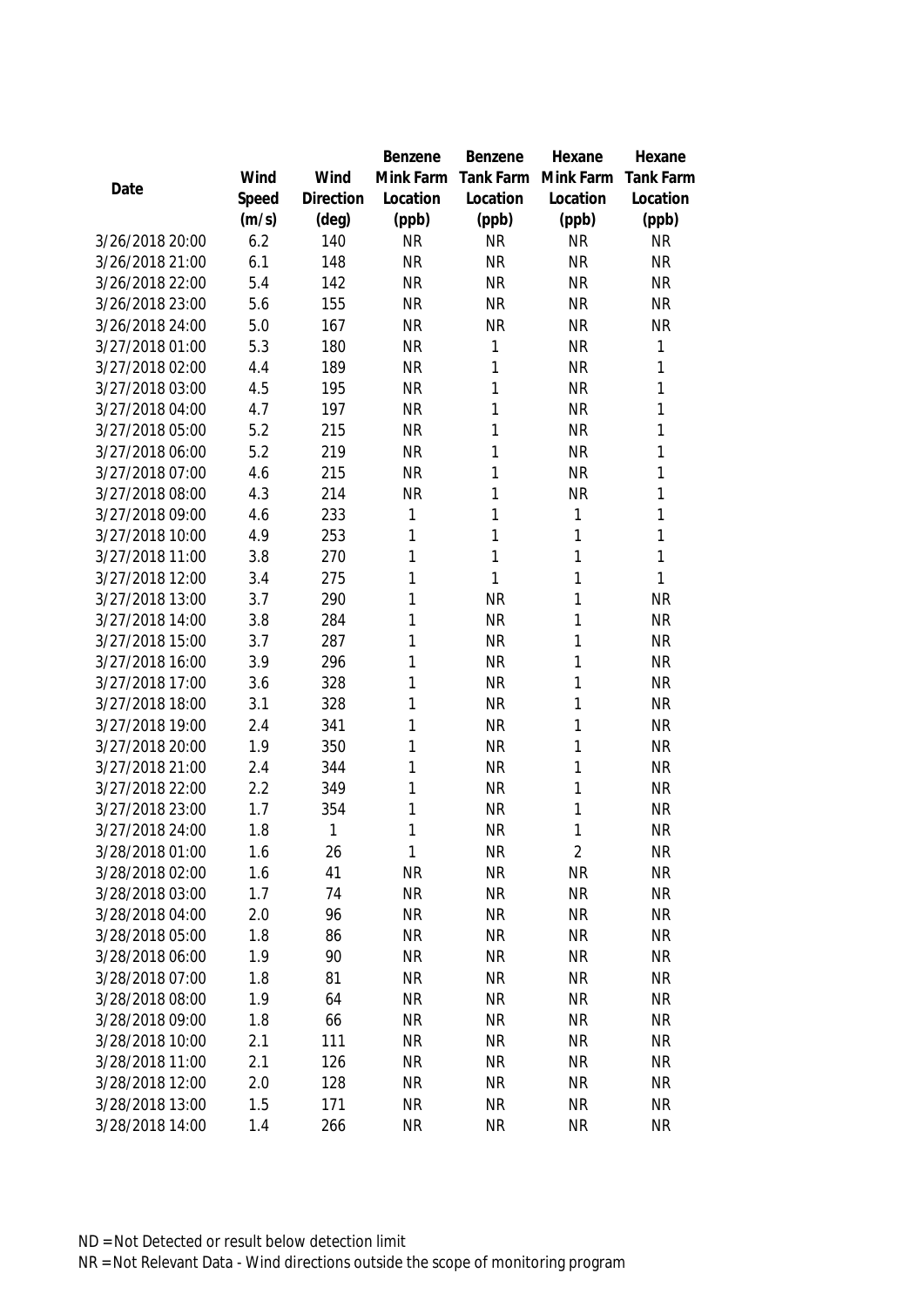|                                    |            |                | Benzene      | Benzene          | Hexane           | Hexane           |
|------------------------------------|------------|----------------|--------------|------------------|------------------|------------------|
|                                    | Wind       | Wind           | Mink Farm    | Tank Farm        | Mink Farm        | Tank Farm        |
| Date                               | Speed      | Direction      | Location     | Location         | Location         | Location         |
|                                    | (m/s)      | $(\text{deg})$ | (ppb)        | (ppb)            | (ppb)            | (ppb)            |
| 3/28/2018 15:00                    | 1.6        | 238            | <b>NR</b>    | <b>NR</b>        | <b>NR</b>        | <b>NR</b>        |
| 3/28/2018 16:00                    | 1.7        | 231            | <b>NR</b>    | <b>NR</b>        | <b>NR</b>        | <b>NR</b>        |
| 3/28/2018 17:00                    | 1.9        | 268            | <b>NR</b>    | <b>NR</b>        | <b>NR</b>        | <b>NR</b>        |
| 3/28/2018 18:00                    | 1.4        | 254            | 1            | $\mathbf{1}$     | 1                | $\mathbf{1}$     |
| 3/28/2018 19:00                    | 2.6        | 102            | <b>NR</b>    | <b>NR</b>        | <b>NR</b>        | <b>NR</b>        |
| 3/28/2018 20:00                    | 2.8        | 96             | <b>NR</b>    | <b>NR</b>        | <b>NR</b>        | <b>NR</b>        |
| 3/28/2018 21:00                    | 1.8        | 79             | <b>NR</b>    | <b>NR</b>        | <b>NR</b>        | <b>NR</b>        |
| 3/28/2018 22:00                    | 1.8        | 69             | <b>NR</b>    | <b>NR</b>        | <b>NR</b>        | <b>NR</b>        |
| 3/28/2018 23:00                    | 1.3        | 52             | <b>NR</b>    | <b>NR</b>        | <b>NR</b>        | <b>NR</b>        |
| 3/28/2018 24:00                    | 1.5        | 53             | <b>NR</b>    | <b>NR</b>        | <b>NR</b>        | <b>NR</b>        |
| 3/29/2018 01:00                    | 1.8        | 71             | <b>NR</b>    | <b>NR</b>        | <b>NR</b>        | <b>NR</b>        |
| 3/29/2018 02:00                    | 1.2        | 81             | <b>NR</b>    | <b>NR</b>        | <b>NR</b>        | <b>NR</b>        |
| 3/29/2018 03:00                    | 1.3        | $\overline{4}$ | 1            | <b>NR</b>        | 1                | <b>NR</b>        |
| 3/29/2018 04:00                    | 1.2        | 354            | 1            | <b>NR</b>        | 4                | <b>NR</b>        |
| 3/29/2018 05:00                    | 2.2        | 31             | 1            | <b>NR</b>        | 1                | <b>NR</b>        |
| 3/29/2018 06:00                    | 1.8        | 4              | 1            | <b>NR</b>        | 1                | <b>NR</b>        |
| 3/29/2018 07:00                    | 2.4        | 9              | $\mathbf{1}$ | <b>NR</b>        | 1                | <b>NR</b>        |
| 3/29/2018 08:00                    | 2.4        | 18             | 1            | <b>NR</b>        | 1                | <b>NR</b>        |
| 3/29/2018 09:00                    | 2.1        | 36             | 1            | <b>NR</b>        | 1                | <b>NR</b>        |
| 3/29/2018 10:00                    | 2.0        | 34             | 1            | <b>NR</b>        | $\overline{2}$   | <b>NR</b>        |
| 3/29/2018 11:00                    | 2.9        | 29             | 1            | <b>NR</b>        | 1                | <b>NR</b>        |
| 3/29/2018 12:00                    | 2.9        | 38             | 1            | <b>NR</b>        | 1                | <b>NR</b>        |
| 3/29/2018 13:00                    | 3.4        | 36             | 1            | <b>NR</b>        | 1                | <b>NR</b>        |
| 3/29/2018 14:00                    | 4.7        | 32             | 1            | <b>NR</b>        | 1                | <b>NR</b>        |
| 3/29/2018 15:00                    | 4.7        | 32             | 1            | <b>NR</b>        | 1                | <b>NR</b>        |
| 3/29/2018 16:00                    | 5.4        | 23             | 1            | <b>NR</b>        | 1                | <b>NR</b>        |
| 3/29/2018 17:00                    | 5.1        | 28             | 1            | <b>NR</b>        | 1                | <b>NR</b>        |
| 3/29/2018 18:00                    | 5.1        | 33             | 1            | <b>NR</b>        | 1                | <b>NR</b>        |
| 3/29/2018 19:00                    | 4.2        | 31             | 1            | <b>NR</b>        | 1                | <b>NR</b>        |
| 3/29/2018 20:00                    | 4.8        | 30             | 1            | <b>NR</b>        | 1                | <b>NR</b>        |
| 3/29/2018 21:00<br>3/29/2018 22:00 | 4.9<br>4.4 | 31             | 1<br>NoData  | <b>NR</b>        | 1                | <b>NR</b>        |
| 3/29/2018 23:00                    | 3.2        | 33<br>25       | NoData       | NoData<br>NoData | NoData<br>NoData | NoData<br>NoData |
| 3/29/2018 24:00                    | 3.0        | 18             | 1            | <b>NR</b>        | 1                | <b>NR</b>        |
| 3/30/2018 01:00                    | 3.1        | 18             | 1            | <b>NR</b>        | $\overline{2}$   | <b>NR</b>        |
| 3/30/2018 02:00                    | 3.2        | 16             | 1            | <b>NR</b>        | 1                | <b>NR</b>        |
| 3/30/2018 03:00                    | 3.2        | 9              | 1            | <b>NR</b>        | 1                | <b>NR</b>        |
| 3/30/2018 04:00                    | 2.6        | 360            | 1            | <b>NR</b>        | $\overline{2}$   | <b>NR</b>        |
| 3/30/2018 05:00                    | 3.0        | 1              | 1            | <b>NR</b>        | 1                | <b>NR</b>        |
| 3/30/2018 06:00                    | 3.6        | 14             | 1            | <b>NR</b>        | $\overline{2}$   | <b>NR</b>        |
| 3/30/2018 07:00                    | 2.7        | 18             | 1            | <b>NR</b>        | 1                | <b>NR</b>        |
| 3/30/2018 08:00                    | 1.7        | 354            | 1            | <b>NR</b>        | 1                | <b>NR</b>        |
| 3/30/2018 09:00                    | 2.4        | 17             | 1            | <b>NR</b>        | 1                | <b>NR</b>        |
|                                    |            |                |              |                  |                  |                  |